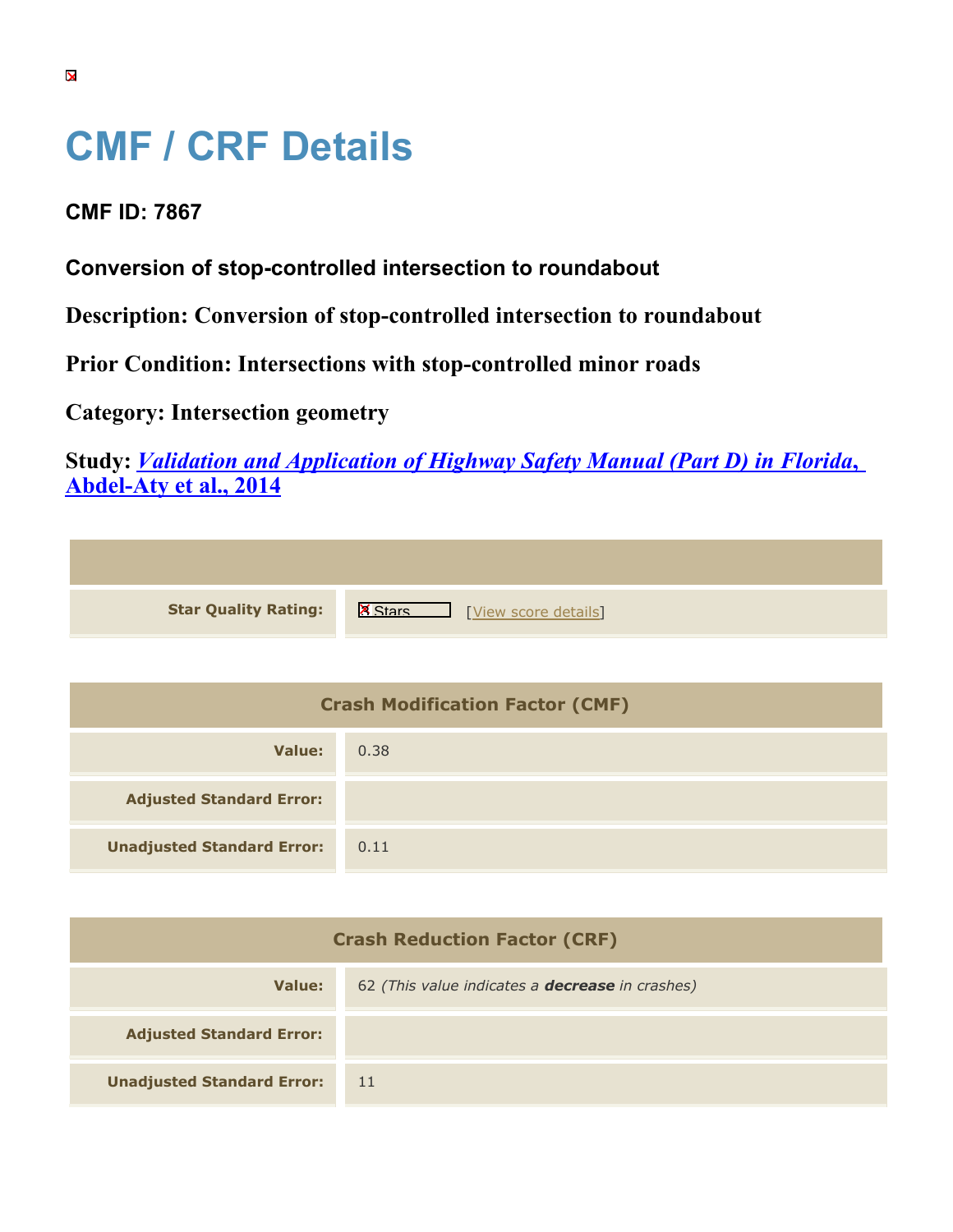| <b>Applicability</b>                    |               |
|-----------------------------------------|---------------|
| <b>Crash Type:</b>                      | All           |
| <b>Crash Severity:</b>                  | All           |
| <b>Roadway Types:</b>                   | Not specified |
| <b>Number of Lanes:</b>                 |               |
| <b>Road Division Type:</b>              |               |
| <b>Speed Limit:</b>                     |               |
| <b>Area Type:</b>                       | Not specified |
| <b>Traffic Volume:</b>                  |               |
| <b>Time of Day:</b>                     | All           |
| If countermeasure is intersection-based |               |
| <b>Intersection Type:</b>               |               |

| <b>Intersection Type:</b>         |                                                  |
|-----------------------------------|--------------------------------------------------|
| <b>Intersection Geometry:</b>     |                                                  |
| <b>Traffic Control:</b>           |                                                  |
| <b>Major Road Traffic Volume:</b> | 258 to 60000 Annual Average Daily Traffic (AADT) |
| <b>Minor Road Traffic Volume:</b> | 258 to 60000 Annual Average Daily Traffic (AADT) |

| <b>Development Details</b>       |                |
|----------------------------------|----------------|
| <b>Date Range of Data Used:</b>  | 2008 to 2012   |
| <b>Municipality:</b>             |                |
| State:                           | - FL           |
| <b>Country:</b>                  | <b>USA</b>     |
| <b>Type of Methodology Used:</b> | $\overline{7}$ |